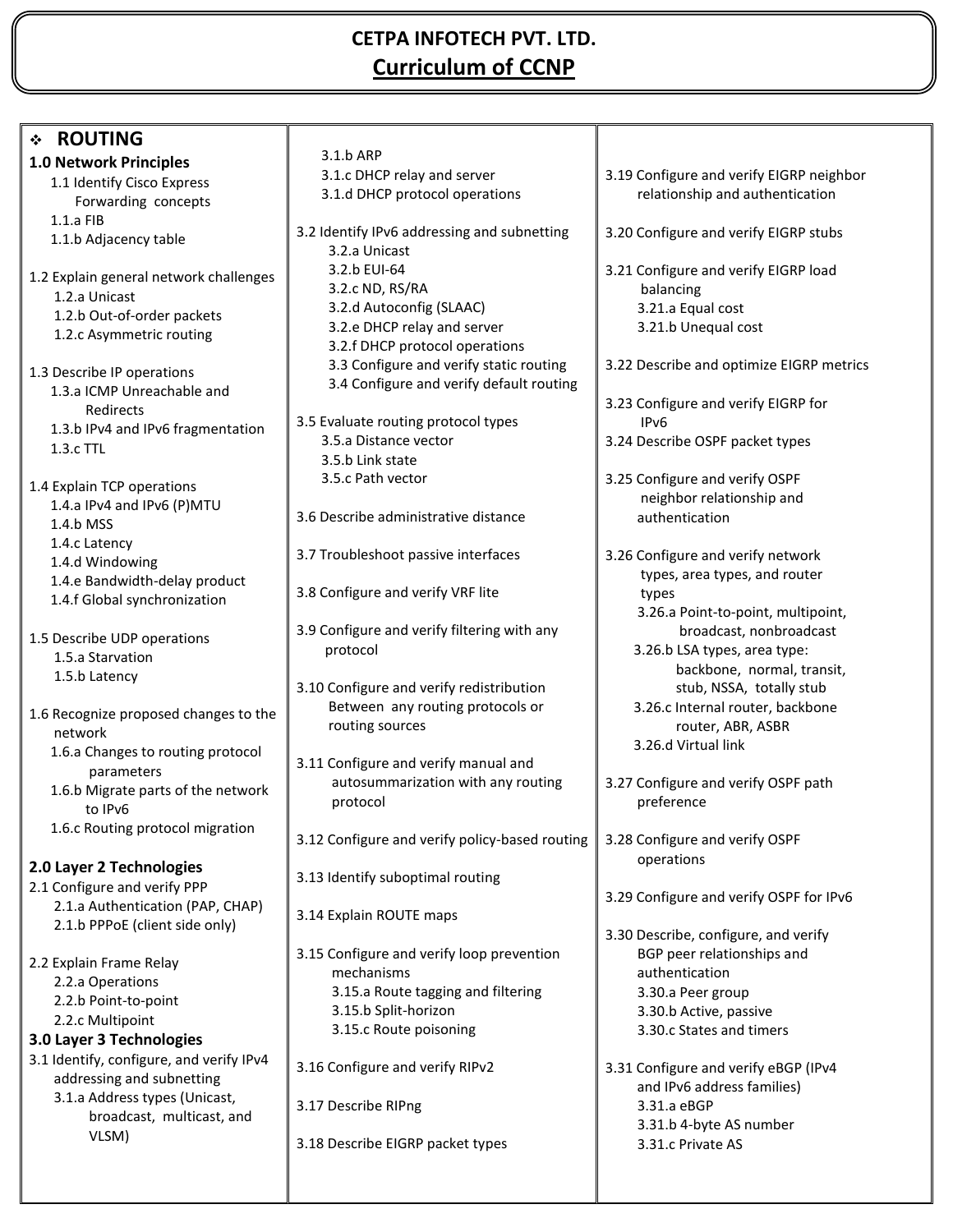| 3.32 Explain BGP attributes and best-                | 6.4 Configure and verify Network Time                                                   | 1.5 Configure and verify EtherChannels                                    |
|------------------------------------------------------|-----------------------------------------------------------------------------------------|---------------------------------------------------------------------------|
| path selection                                       | Protocol (NTP)                                                                          | 1.5.a LACP, PAgP, manual                                                  |
|                                                      | 6.4.a NTP master, client, version 3,                                                    | 1.5.b Layer 2, Layer 3                                                    |
| <b>4.0 VPN Technologies</b>                          | version 4                                                                               | 1.5.c Load balancing                                                      |
| 4.1 Configure and verify GRE                         | 6.4.b NTP authentication                                                                | 1.5.d EtherChannel misconfiguration guard                                 |
| 4.2 Describe DMVPN (single hub)                      |                                                                                         |                                                                           |
| 4.3 Describe Easy Virtual                            | 6.5 Configure and verify IPv4 and IPv6 DHCP<br>6.5.a DHCP client, IOS DHCP server, DHCP | 1.6 Configure and verify spanning tree<br>1.6.a PVST+, RPVST+, MST        |
| Networking (EVN)                                     | relay                                                                                   | 1.6.b Switch priority, port priority, path cost,                          |
| 5.0 Infrastructure Security                          | 6.5.b DHCP options (describe)                                                           | <b>STP</b> timers                                                         |
| 5.1 Describe IOS AAA using local                     |                                                                                         | 1.6.c PortFast, BPDUguard, BPDUfilter                                     |
| database                                             | 6.6 Configure and verify IPv4 Network                                                   | 1.6.d Loopguard and Rootguard                                             |
| 5.2 Describe device security using IOS               | <b>Address Translation (NAT)</b>                                                        |                                                                           |
| AAA with TACACS+ and RADIUS                          | 6.6.a Static NAT, dynamic NAT, PAT                                                      | 1.7 Configure and verify other LAN switching                              |
| 5.2.a AAA with TACACS+ and                           |                                                                                         | technologies                                                              |
| <b>RADIUS</b>                                        | 6.7 Describe IPv6 NAT                                                                   | 1.7.a SPAN, RSPAN                                                         |
| 5.2.b Local privilege authorization                  | 6.7.a NAT64                                                                             |                                                                           |
| fallback                                             | 6.7.b NPTv6                                                                             | 1.8 Describe chassis virtualization and                                   |
|                                                      |                                                                                         | aggregation technologies                                                  |
| 5.3 Configure and verify device access               | 6.8 Describe SLA architecture                                                           | 1.8.a Stackwise                                                           |
| control                                              |                                                                                         |                                                                           |
| 5.3.a Lines (VTY, AUX, console)                      | 6.9 Configure and verify IP SLA                                                         | 2.0 Infrastructure Security                                               |
| 5.3.b Management plane                               | 6.9.a ICMP                                                                              |                                                                           |
| protection                                           | 6.10 Configure and verify tracking objects                                              | 2.1 Configure and verify switch security features                         |
| 5.3.c Password encryption                            | 6.10.a Tracking objects                                                                 | 2.1.a DHCP snooping<br>2.1.b IP Source Guard                              |
|                                                      | 6.10.b Tracking different entities (for                                                 | 2.1.c Dynamic ARP inspection                                              |
| 5.4 Configure and verify router security<br>features | example, interfaces, IPSLA results)                                                     | 2.1.d Port security                                                       |
| 5.4.a IPv4 access control lists                      |                                                                                         | 2.1.e Private VLAN                                                        |
| (standard, extended, time-                           | 6.11 Configure and verify Cisco NetFlow                                                 | 2.1.f Storm control                                                       |
| based)                                               | 6.11.a NetFlow v5, v9                                                                   |                                                                           |
| 5.4.b IPv6 traffic filter                            | 6.11.b Local retrieval                                                                  | 2.2 Describe device security using Cisco                                  |
| 5.4.c Unicast reverse path                           | 6.11.c Export (configuration only)                                                      | IOS AAA with TACACS+ and                                                  |
| forwarding                                           |                                                                                         | <b>RADIUS</b>                                                             |
|                                                      |                                                                                         | 2.2.a AAA with TACACS+ and                                                |
| <b>6.0 Infrastructure Services</b>                   | ❖ SWITCHING                                                                             | RADIUS                                                                    |
|                                                      | 1.0 Layer 2 Technologies                                                                | 2.2.b Local privilege authorization                                       |
| 6.1 Configure and verify device                      |                                                                                         | fallback                                                                  |
| management                                           | 1.1 Configure and verify switch administration                                          |                                                                           |
| 6.1.a Console and VTY                                | 1.1.a SDM templates                                                                     | <b>3.0 Infrastructure Services</b>                                        |
| 6.1.b Telnet, HTTP, HTTPS, SSH,                      | 1.1.b Managing MAC address table                                                        | 3.1 Configure and verify first-hop                                        |
| SCP                                                  | 1.1.c Troubleshoot Err-disable recovery                                                 | redundancy protocols                                                      |
| 6.1.c (T)FTP                                         |                                                                                         | 3.1.a HSRP                                                                |
|                                                      | 1.2 Configure and verify Layer 2 protocols                                              | 3.1.b VRRP                                                                |
| 6.2 Configure and verify SNMP<br>6.2.aV2             | 1.2.a CDP, LLDP                                                                         | 3.1.c GLBP                                                                |
| $6.2.b$ $v3$                                         | 1.2.b UDLD                                                                              |                                                                           |
|                                                      |                                                                                         | <b>☆ TSHOOT</b>                                                           |
| 6.3 Configure and verify logging                     | 1.3 Configure and verify VLANs<br>1.3.a Access ports                                    |                                                                           |
| 6.3.a Local logging, syslog, debugs,                 | 1.3.b VLAN database                                                                     | <b>1.0 Network Principles</b>                                             |
| conditional debugs                                   | 1.3.c Normal, extended VLAN, voice VLAN                                                 |                                                                           |
| 6.3.b Timestamps                                     |                                                                                         | 1.1 Use Cisco IOS troubleshooting tools<br>1.1.a Debug, conditional debug |
|                                                      | 1.4 Configure and verify trunking                                                       | 1.1.b Ping and trace route with                                           |
|                                                      | 1.4.a VTPv1, VTPv2, VTPv3, VTP pruning                                                  | extended options                                                          |
|                                                      | $1.4.b$ dot $1Q$                                                                        |                                                                           |
|                                                      | 1.4.c Native VLAN                                                                       |                                                                           |
|                                                      | 1.4.d Manual pruning                                                                    |                                                                           |
|                                                      |                                                                                         |                                                                           |
|                                                      |                                                                                         |                                                                           |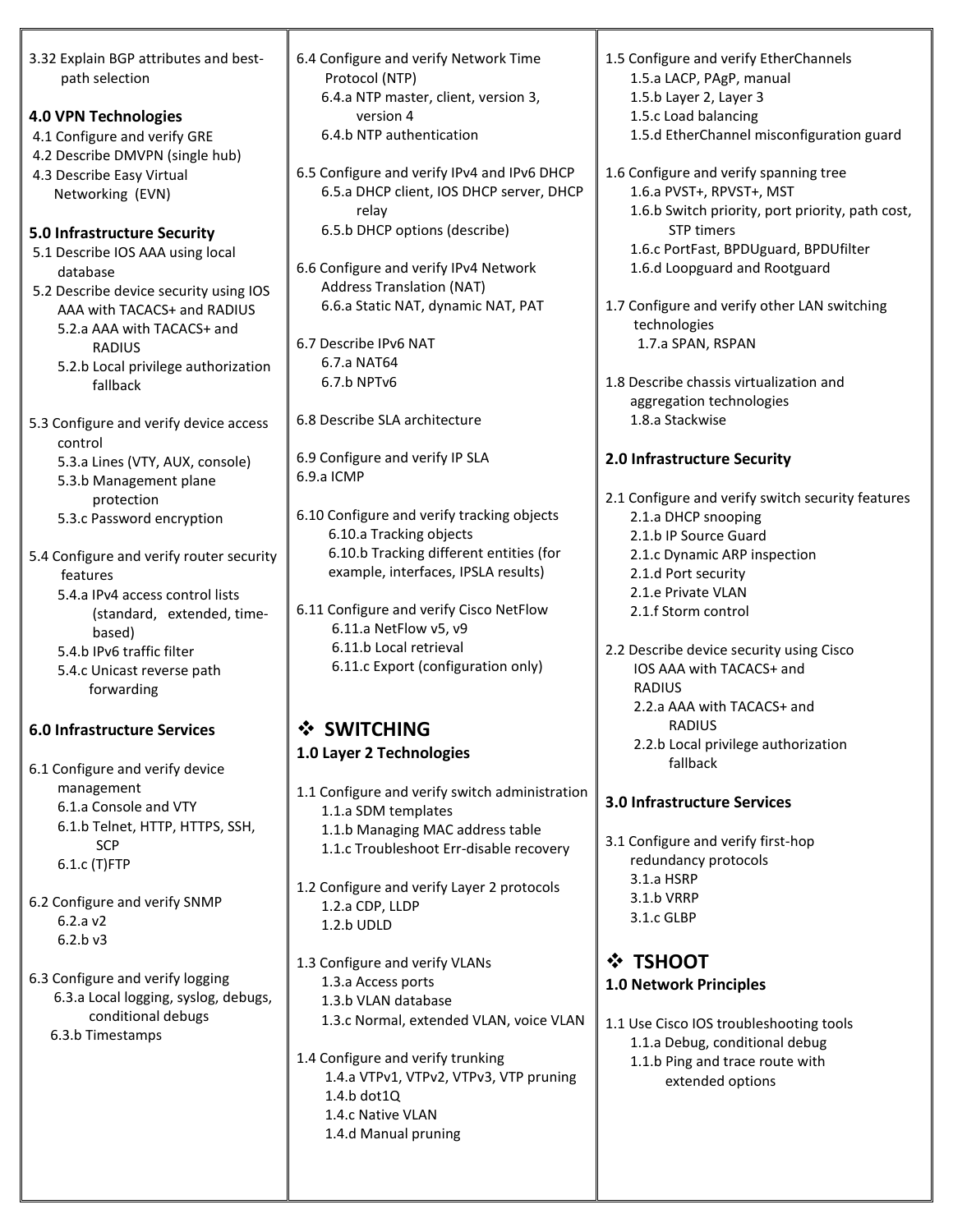| 1.2 Apply troubleshooting                                          | 3.0 Layer 3 Technologies                                      | 3.17 Troubleshoot EIGPR operations               |
|--------------------------------------------------------------------|---------------------------------------------------------------|--------------------------------------------------|
| methodologies                                                      |                                                               | 3.17.a Stuck in active                           |
| 1.2.a Diagnose the root cause of                                   | 3.1 Troubleshoot IPv4 addressing and                          |                                                  |
| networking issues (analyze                                         | subnetting                                                    | 3.18 Troubleshoot EIGRP stubs                    |
| symptoms, identify and                                             | 3.1.a Address types (Unicast,                                 |                                                  |
| describe root cause)                                               | broadcast, multicast, and VLSM)                               | 3.19 Troubleshoot EIGRP load balancing           |
| 1.2.b Design and implement valid                                   | 3.1.b ARP                                                     | 3.19.a Equal cost                                |
| solutions                                                          | 3.1.c DHCP relay and server                                   | 3.19.b Unequal cost                              |
| 1.2.c Verify and monitor resolution                                | 3.1.d DHCP protocol operations                                |                                                  |
|                                                                    |                                                               | 3.20 Troubleshoot EIGRP metrics                  |
| 2.0 Layer 2 Technologies                                           | 3.2 Troubleshoot IPv6 addressing and                          | 3.21 Troubleshoot EIGRP for IPv6                 |
|                                                                    | subnetting                                                    |                                                  |
| 2.1 Troubleshoot switch administration                             | 3.2.a Unicast                                                 | 3.22 Troubleshoot OSPF neighbor relationship     |
| 2.1.a SDM templates                                                | 3.2.b EUI-64                                                  | and authentication                               |
| 2.1.b Managing MAC address table<br>2.1.c Troubleshoot Err-disable | 3.2.c ND, RS/RA<br>3.2.d Autoconfig (SLAAC)                   |                                                  |
|                                                                    |                                                               | 3.23 Troubleshoot network types, area types, and |
| recovery                                                           | 3.2.e DHCP relay and server<br>3.2.f DHCP protocol operations | router types                                     |
|                                                                    |                                                               | 3.23.a Point-to-point, multipoint, broadcast,    |
| 2.2 Troubleshoot Layer 2 protocols<br>2.2.a CDP, LLDP              | 3.3 Troubleshoot static routing                               | nonbroadcast                                     |
| 2.2.b UDLD                                                         |                                                               | 3.23.b LSA types, area type: backbone,           |
|                                                                    | 3.4 Troubleshoot default routing                              | normal, transit, stub, NSSA, totally             |
| 2.3 Troubleshoot VLANs                                             |                                                               | stub                                             |
| 2.3.a Access ports                                                 | 3.5 Troubleshoot administrative distance                      | 3.23.c Internal router, backbone router,         |
| 2.3.b VLAN database                                                |                                                               | ABR, ASBR                                        |
| 2.3.c Normal, extended VLAN,                                       | 3.6 Troubleshoot passive interfaces                           | 3.23.d Virtual link                              |
| voice VLAN                                                         |                                                               |                                                  |
|                                                                    | 3.7 Troubleshoot VRF lite                                     | 3.24 Troubleshoot OSPF path preference           |
| 2.4 Troubleshoot trunking                                          |                                                               |                                                  |
| 2.4.a VTPv1, VTPv2, VTPv3, VTP                                     | 3.8 Troubleshoot filtering with any protocol                  | 3.25 Troubleshoot OSPF operations                |
| pruning                                                            |                                                               |                                                  |
| 2.4.b dot1Q                                                        | 3.9 Troubleshoot between any routing                          | 3.26 Troubleshoot OSPF for IPv6                  |
| 2.4.c Native VLAN                                                  | protocols or routing sources                                  |                                                  |
| 2.4.d Manual pruning                                               |                                                               | 3.27 Troubleshoot BGP peer relationships and     |
|                                                                    | 3.10 Troubleshoot manual and                                  | authentication                                   |
| 2.5 Troubleshoot EtherChannels                                     | autosummarization with any routing                            | 3.27.a Peer group                                |
| 2.5.a LACP, PAgP, manual                                           | protocol                                                      | 3.27.b Active, passive                           |
| 2.5.b Layer 2, Layer 3                                             |                                                               | 3.27.c States and timers                         |
| 2.5.c Load balancing                                               | 3.11 Troubleshoot policy-based routing                        |                                                  |
| 2.5.d EtherChannel                                                 |                                                               | 3.28 Troubleshoot eBGP                           |
| misconfiguration                                                   | 3.12 Troubleshoot suboptimal routing                          | 3.28.a eBGP                                      |
| guard                                                              |                                                               | 3.28.b 4-byte AS number                          |
|                                                                    | 3.13 Troubleshoot loop prevention                             | 3.28.c Private AS                                |
| 2.6 Troubleshoot spanning tree                                     | mechanisms                                                    |                                                  |
| 2.6.a PVST+, RPVST +, MST                                          | 3.13.a Route tagging, filtering                               | <b>4.0 VPN Technologies</b>                      |
| 2.6.b Switch priority, port priority,                              | 3.13.b Split-horizon                                          |                                                  |
| path cost, STP timers                                              | 3.13.c Route poisoning                                        | 4.1 Troubleshoot GRE                             |
| 2.6.c PortFast, BPDUguard,                                         |                                                               |                                                  |
| <b>BPDUfilter</b>                                                  | 3.14 Troubleshoot RIPv2                                       | <b>5.0 Infrastructure Security</b>               |
| 2.6.d Loopguard, Rootguard                                         |                                                               | 5.1 Troubleshoot IOS AAA using local             |
|                                                                    | 3.15 Troubleshoot EIGRP neighbor                              | database                                         |
| 2.7 Troubleshoot other LAN switching                               | relationship and authentication                               |                                                  |
| technologies                                                       |                                                               | 5.2 Troubleshoot device access control           |
| 2.7.a SPAN, RSPAN                                                  | 3.16 Troubleshoot loop free path selection                    | 5.2.a Lines (VTY, AUX, console)                  |
| 2.8 Troubleshoot chassis virtualization                            | 3.16.a RD, FD, FC, successor, feasible                        | 5.2.b Management plane                           |
|                                                                    | successor                                                     | protection                                       |
| and aggregation technologies<br>2.8.a Stackwise                    |                                                               | 5.2.c Password encryption                        |
|                                                                    |                                                               |                                                  |
|                                                                    |                                                               |                                                  |